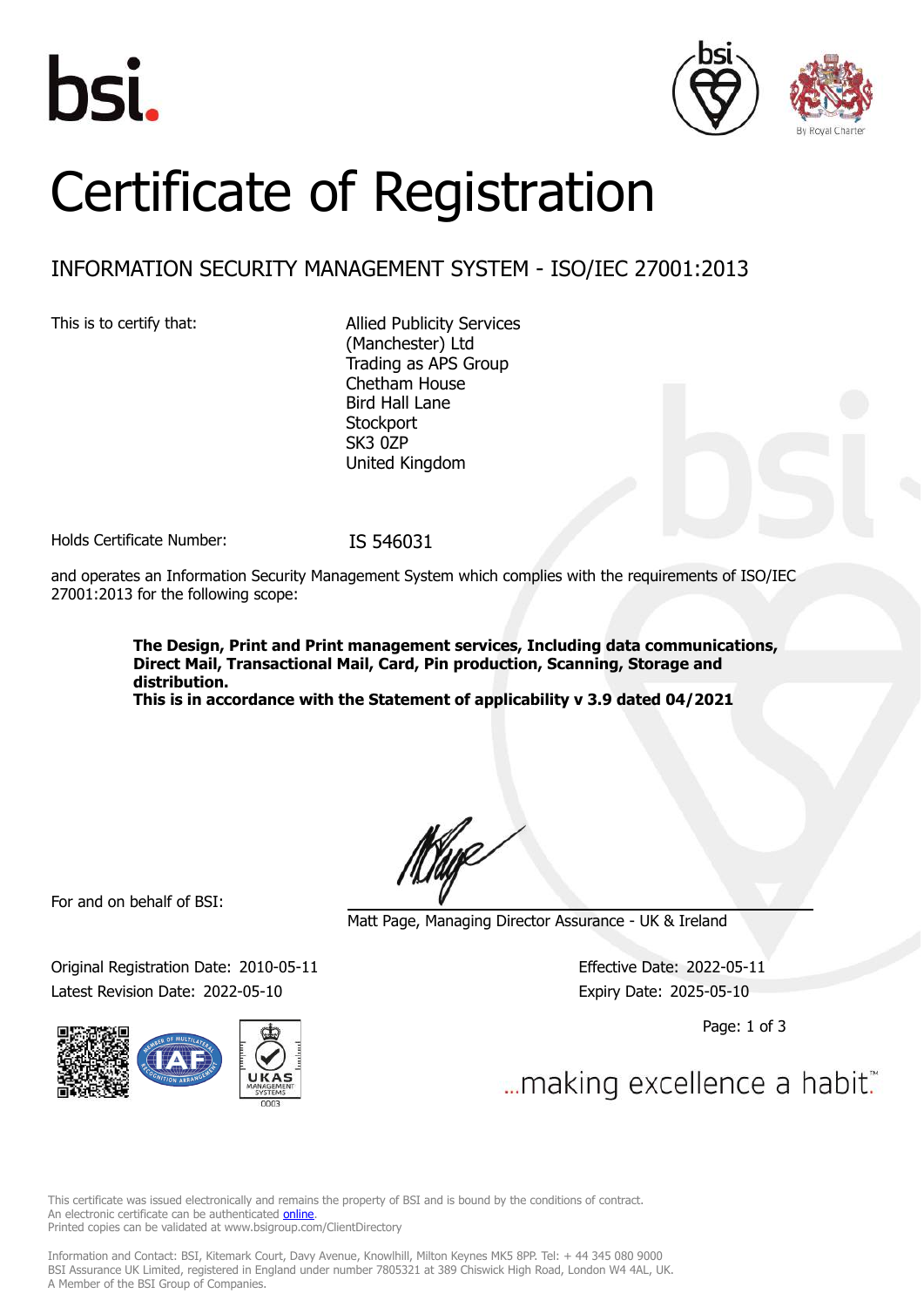#### Certificate No: IS 546031

| Location                                                                                                                                                                   | <b>Registered Activities</b>                                                                                                                                                                                                                                         |
|----------------------------------------------------------------------------------------------------------------------------------------------------------------------------|----------------------------------------------------------------------------------------------------------------------------------------------------------------------------------------------------------------------------------------------------------------------|
| <b>Allied Publicity Services</b><br>(Manchester) Ltd<br>Trading as APS Group<br>Chetham House<br>Bird Hall Lane<br>Cheadle Heath<br>Stockport<br>SK3 0ZP<br>United Kingdom | The Design, Print and Print management services, Including<br>data communications, Direct Mail, Transactional Mail, Card,<br>Pin production, Scanning, Storage and distribution.<br>This is in accordance with the Statement of applicability v 3.9<br>dated 04/2021 |
| <b>Allied Publicity Services</b><br>(Manchester) Ltd<br>Trading as APS Group<br>21 Tennant Street<br>Edinburgh<br>EH6 5NA<br>United Kingdom                                | The Design, Print and Print management services, Including<br>data communications, Direct Mail, Transactional Mail, Card,<br>Pin production, Scanning, Storage and distribution.<br>This is in accordance with the Statement of applicability v 3.9<br>dated 04/2021 |
| <b>APS Group</b><br>APS National Distribution Centre<br><b>Orion Business Park</b><br><b>Bird Hall Lane</b><br>Cheadle Heath<br>Stockport<br>SK3 ORT<br>United Kingdom     | The Design, Print and Print management services, Including<br>data communications, Direct Mail, Transactional Mail, Card,<br>Pin production, Scanning, Storage and distribution.<br>This is in accordance with the Statement of applicability v 3.9<br>dated 04/2021 |
| APS Group Secure Solutions<br>Whitehouse 97<br>Aston Fields Road<br>Whitehouse Industial Estate<br>Runcorn<br>WA7 3DL<br>United Kingdom                                    | The Design, Print and Print management services, Including<br>data communications, Direct Mail, Transactional Mail, Card,<br>Pin production, Scanning, Storage and distribution.<br>This is in accordance with the Statement of applicability v 3.9<br>dated 04/2021 |
| APS Group Ltd<br>10 Baker's Yard<br>London<br>EC1R 3DD<br>United Kingdom                                                                                                   | The provision of an Information Security Management<br>System for the design, print and print management services.                                                                                                                                                   |

Original Registration Date: 2010-05-11 Effective Date: 2022-05-11 Latest Revision Date: 2022-05-10 Expiry Date: 2025-05-10

#### Page: 2 of 3

This certificate relates to the information security management system, and not to the products or services of the certified organisation. The certificate reference number, the mark of the certification body and/or the accreditation mark may not be shown on products or stated in documents regarding products or services. Promotion material, advertisements or other documents showing or referring to this certificate, the trademark of the certification body, or the accreditation mark, must comply with the intention of the certificate. The certificate does not of itself confer immunity on the certified organisation from legal obligations.

This certificate was issued electronically and remains the property of BSI and is bound by the conditions of contract. An electronic certificate can be authenticated **[online](https://pgplus.bsigroup.com/CertificateValidation/CertificateValidator.aspx?CertificateNumber=IS+546031&ReIssueDate=10%2f05%2f2022&Template=uk)**. Printed copies can be validated at www.bsigroup.com/ClientDirectory

Information and Contact: BSI, Kitemark Court, Davy Avenue, Knowlhill, Milton Keynes MK5 8PP. Tel: + 44 345 080 9000 BSI Assurance UK Limited, registered in England under number 7805321 at 389 Chiswick High Road, London W4 4AL, UK. A Member of the BSI Group of Companies.